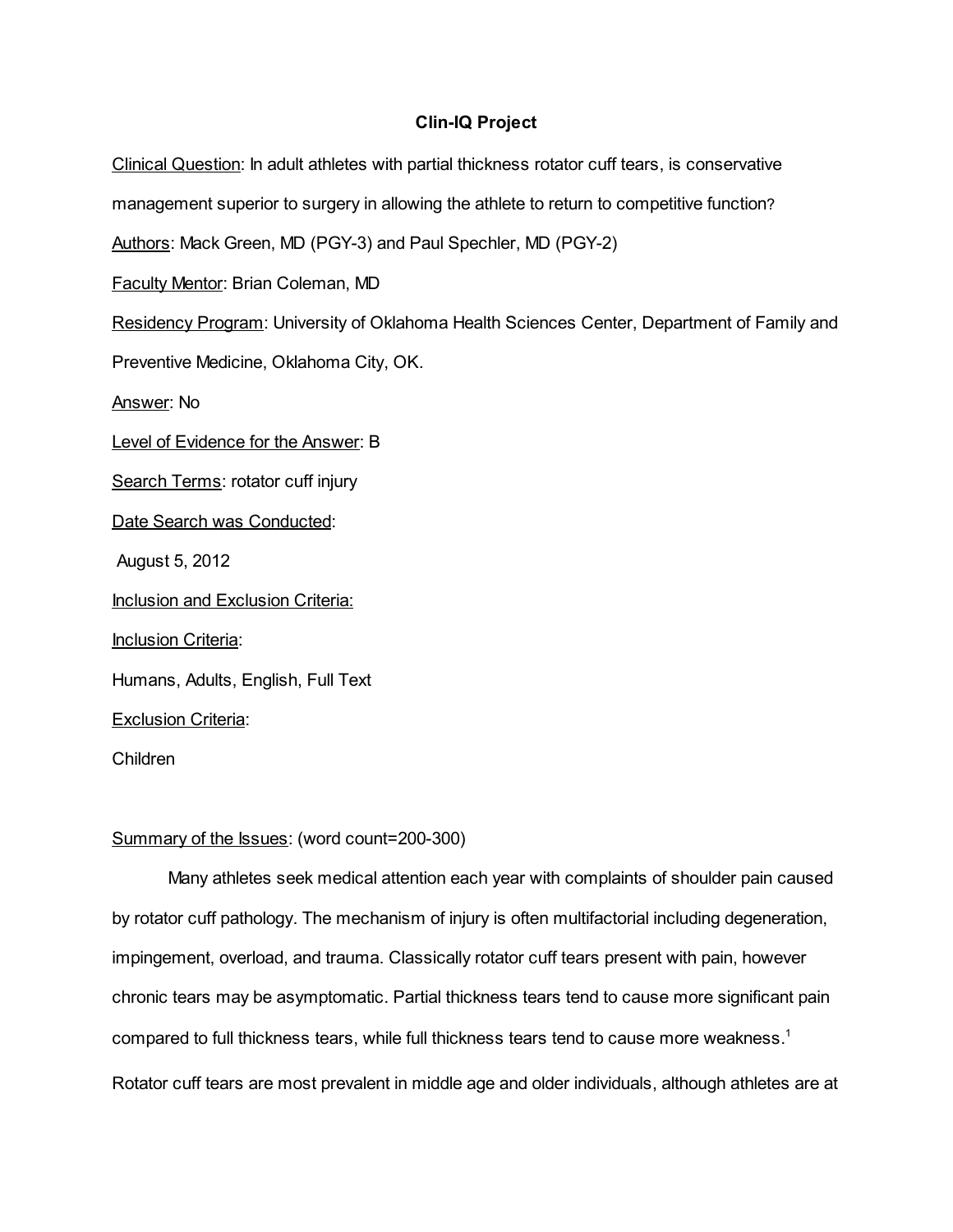an increased risk due to risks of traumatic injury.<sup>2</sup>

The rotator cuff is composed of four muscles: supraspinatus, infraspinatus, teres minor and subscapularis. Specialty physical examination techniques have been developed to test the rotator cuff muscles. The painful arc sign, droop arm sign and weakness on external rotation can accurately predict full thickness tears when all three are positive, but partial thickness tears aren't as obvious.

When physical examination elicits positive exam findings and there is clinical suspicion, the initial workup begins with plain radiographs. Evaluating migration of the humeral head in relation to the glenoid and acromion can help with the diagnosis of rotator cuff pathology.<sup>1</sup> MRI is the gold standard for definitively evaluating rotator cuff tears for either a preoperative definitive diagnosis or for evaluation to return to sport.<sup>2</sup>

Treatment options for partial rotator cuff tears are conservative treatment or surgery. Conservative treatment usually consists of physical therapy, non-steroidal anti-inflammatory drugs, corticosteroid injections, and ultrasound. Physical therapy consists of three phases: relieving pain while restoring normal range of motion, strengthening the rotator cuff muscles, and finally reintegration back into normal activities and sports. A previous unsuccessful trial of conservative management is a predictor of poor outcomes if conservative management is further attempted.<sup>2</sup>

#### Summary of the Evidence: (word count=500-700)

Three articles were reviewed; two review articles, and one retrospective cohort study. A review article from 2011 discussed the indications and contraindications to conservative management of rotator cuff tears.<sup>2</sup> The non-surgical conservative management according to the authors included corticosteroid injection, NSAIDS, and a rehabilitation. The authors point out that in patients who may consider surgery, no more than three shoulder joint injections in a patient's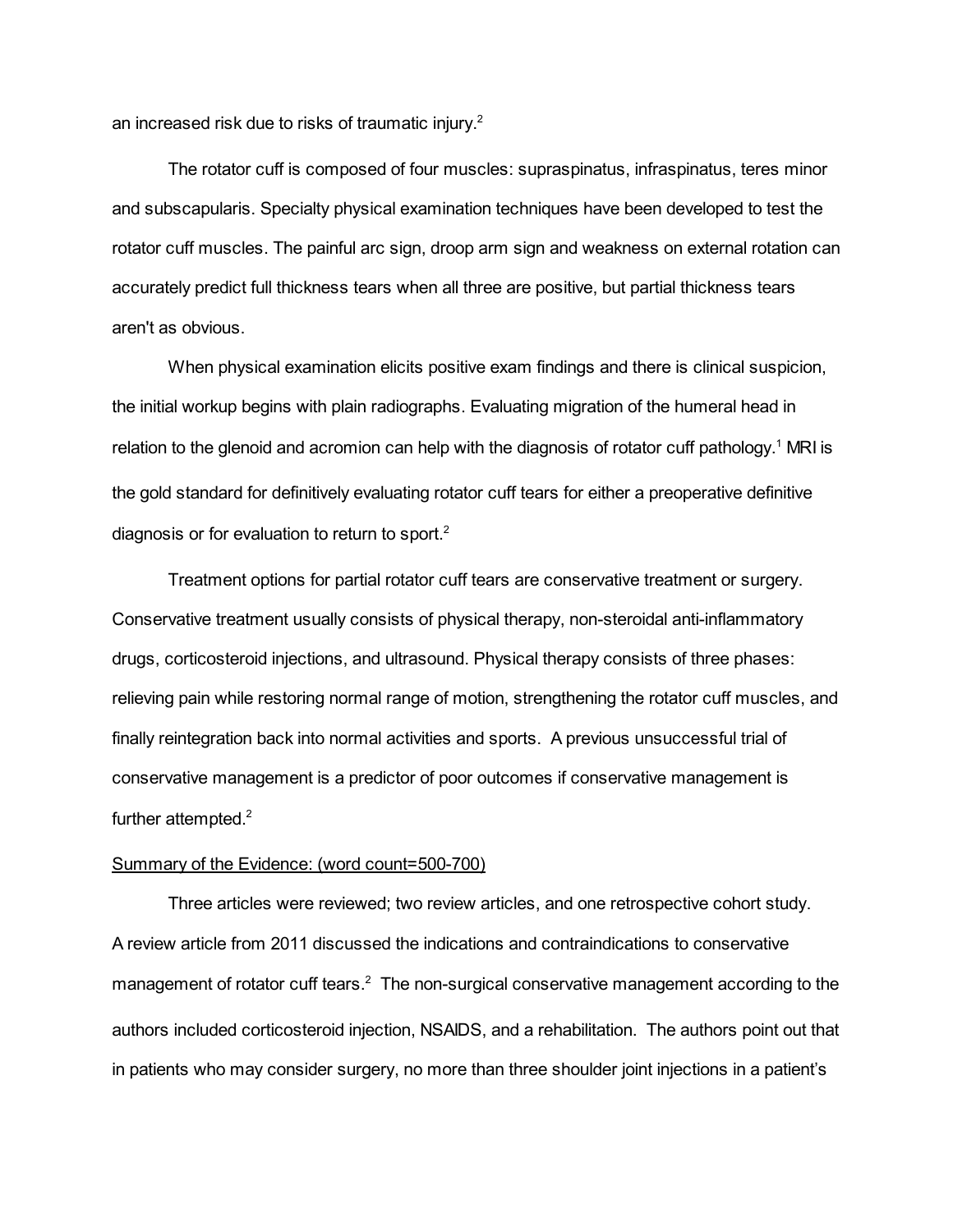lifetime from the time of injury are advised as corticosteroids have the potential side effect of tendon atrophy that may decrease the quality of available tissue for repair. Factors favoring a good outcome with conservative management include greater muscle strength in the muscles of the rotator cuff and having symptoms of a tear for less than 6-12 months. Heavy overhead workload and overhead sports are two major risk factors for rotator cuff tears that require non-conservative measures such as surgical intervention. The authors recommend early surgical intervention for active 20 to 50 year old patient including competitive athletes who present with pain and functional deficit from a specific event. Complications such as changes in tendon morphology, fatty muscle degeneration, muscle atrophy and degenerative joint changes can be prevented by early surgery. If a patient has been managed unsuccessfully with conservative management then this is also an indication for surgical intervention.<sup>2</sup>

A retrospective cohort study published in 2009 examined the outcomes of patients with rotator cuff tears who were managed conservatively.<sup>3</sup> The study included 59 shoulders in 54 patients all of whom had rotator cuff tears identified on MRI. These patients were treated conservatively and had follow up MRIs 6 months after the tear was diagnosed. The conservative treatment for these patients included physiotherapy, restriction of activities, and cortisone injections. The study started off with 108 shoulders however those who did not show improvement with conservative treatment after six months were sent for surgery and excluded from the study. Also patients with previous shoulder surgery, recurrent dislocations, and patients with missing clinical documentation were excluded. Of the 59 shoulders 26 had partial thickness rotator cuff tears. On follow up, two of these patients had an increase in the size of the tear greater than 5 mm. Twenty-three patients had no change in the tear, and one patient had a decrease in the size of the tear greater than 5 mm. The authors recommended patients who are managed conservatively be monitored for tear progression over time with an ultrasound 6 months from diagnosis and then yearly afterwards.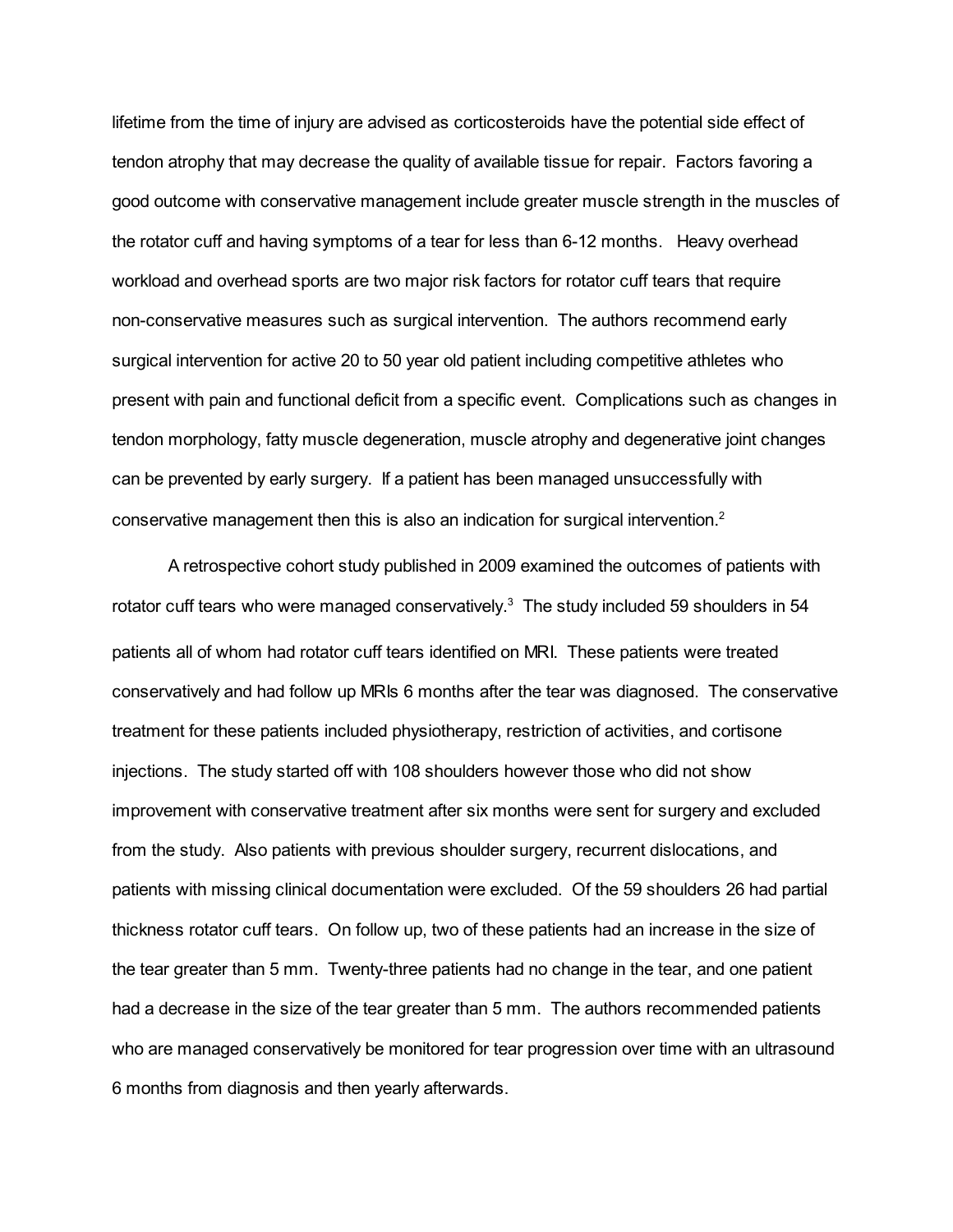A review article from 2003 discussed the management of partial thickness tears of the rotator cuff.<sup>4</sup> The author comments on the fact there is little evidence from histological examination to show the process of spontaneous healing of the rotator cuff and thus spontaneous healing is unlikely in most patients. The author comments that surgical treatment should be considered for patients with partial tears when there are intense pain symptoms and a long duration of symptoms. This article reviews 21 different studies that in total included 945 shoulders with partial thickness rotator cuff tears that were treated with different surgical techniques (the studies ranged from 6 shoulders to 111 shoulders). The patients in these studies were followed for an average of 2.15 years (follow up ranged from 1.1 to 5.9 years). Of these 21 studies 7 of them reported satisfactory results in greater than 90% of their patients. They considered an excellent or good outcome as satisfactory. From examining the studies this paper reported that overhead throwing athletes with causes of rotator cuff tears resulting from degeneration and/or trauma had satisfactory results in 50 to 90% of patients.

## Table/Figure/Graph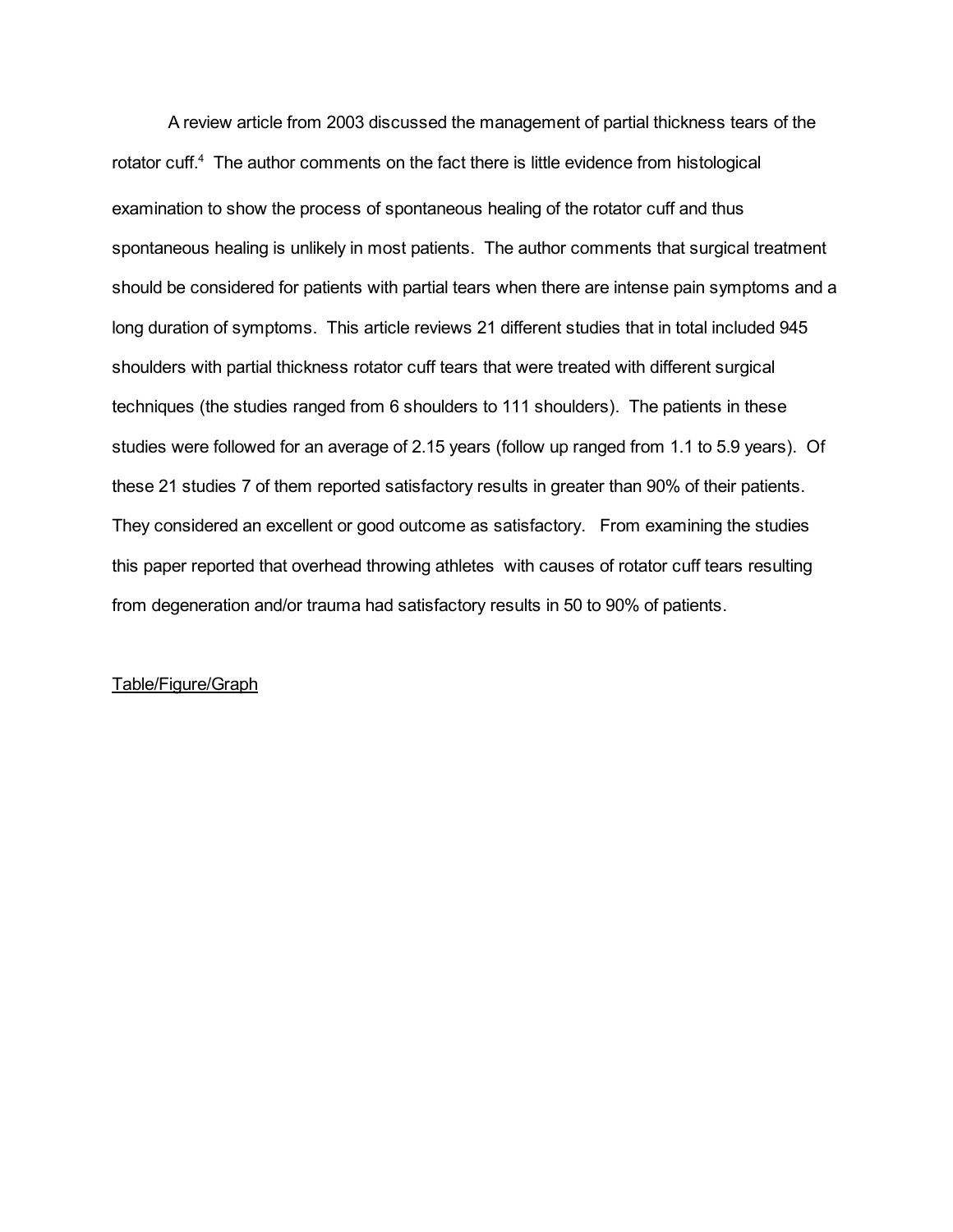

# Outcome of Nonoperative Treatment of Symptomatic Rotator Cuff

 $\Box$  Dropped out secondary to no improvement after 6 months of conservative therapy Excluded: missing documentation, recurrent dislocation, etc Increase in size of partial tear INo change in size of partial tear Decrease in size of partial tear

## Conclusion: (word count=50-100)

Athletes who suffer partial thickness rotator cuff tears have two main options of treatment which are conservative measures or surgical intervention. According to the evidence from the articles cited in this paper, competitive athletes who need to get back to a high level of competition and who have a confirmed rotator cuff tear on MRI should be referred to orthopedics for early surgical intervention rather than conservative treatment of NSAIDs, rest, and physical therapy. On the other hand, conservative treatment is an acceptable option for patients who are recreational athletes. Therefore, in athletes presenting with a partial tear of the rotator cuff, early surgery